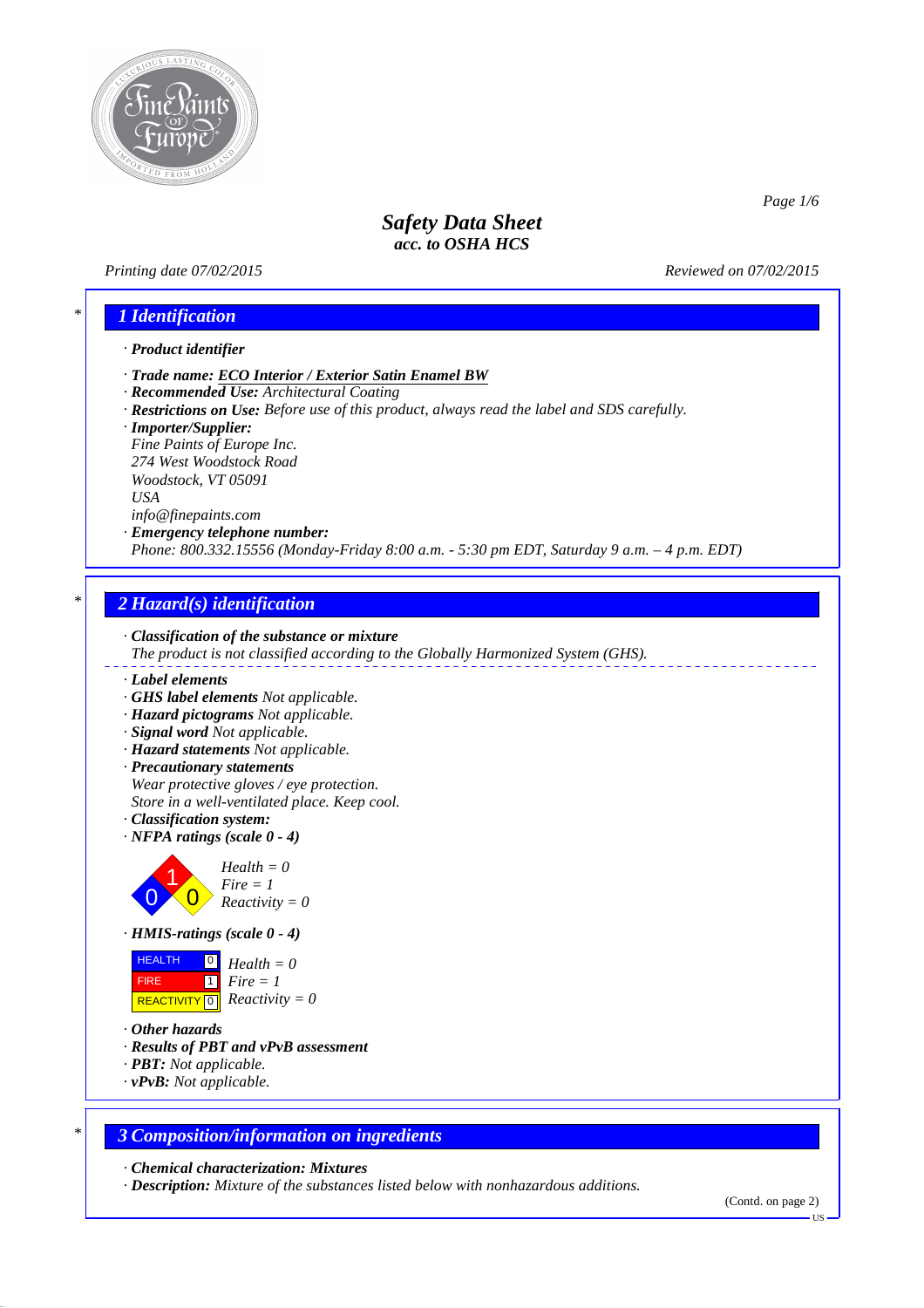*Printing date 07/02/2015 Reviewed on 07/02/2015*

(Contd. of page 1)

### *Trade name: ECO Interior / Exterior Satin Enamel BW*

*· Hazardous ingredients:*

*13463-67-7 Titanium dioxide present in liquid matrix 25-50%*

### *\* 4 First-aid measures*

*· Description of first aid measures*

*· General information:*

*No special measures required.*

*In all cases of doubt, or when symptoms persist, seek medical attention. Never give anything by mouth to an unconscious person or a person with cramps. If unconscious place in recovery position and seek medical advice.*

*· After inhalation: Supply fresh air; consult doctor in case of complaints.*

- *· After skin contact: Generally the product does not irritate the skin.*
- *· After eye contact: Rinse opened eye for several minutes under running water.*
- *· After swallowing: If symptoms persist consult doctor.*

*· Most important symptoms and effects, both acute and delayed No further relevant information available.*

*· Indication of any immediate medical attention and special treatment needed*

*No further relevant information available.*

### *\* 5 Fire-fighting measures*

- *· Extinguishing media*
- *· Suitable extinguishing agents:*

*CO2, extinguishing powder or water spray. Fight larger fires with water spray or alcohol resistant foam. Use fire fighting measures that suit the environment.*

*· For safety reasons unsuitable extinguishing agents: Water with full jet*

*· Special hazards arising from the substance or mixture*

*In certain fire conditions, traces of other toxic gases cannot be excluded, e.g.: Carbon monoxide (CO)*

- *· Advice for firefighters*
- *· Protective equipment: Wear fully protective suit.*
- *· Additional information*

*Collect contaminated fire fighting water separately. It must not enter the sewage system. Cool endangered receptacles with water spray.*

### *6 Accidental release measures*

*· Personal precautions, protective equipment and emergency procedures Product forms slippery surface when combined with water.*

*Use respiratory protective device against the effects of fumes/dust/aerosol.*

- *· Methods and material for containment and cleaning up:*
- *Absorb with liquid-binding material (sand, diatomite, acid binders, universal binders, sawdust).*
- *· Reference to other sections*
- *See Section 7 for information on safe handling.*
- *See Section 8 for information on personal protection equipment.*

*See Section 13 for disposal information.*

## *\* 7 Handling and storage*

- *· Handling:*
- *· Precautions for safe handling*
- *No special measures required.*
- *Use only in well ventilated areas.*

*· Information about protection against explosions and fires: No special measures required.*

(Contd. on page 3)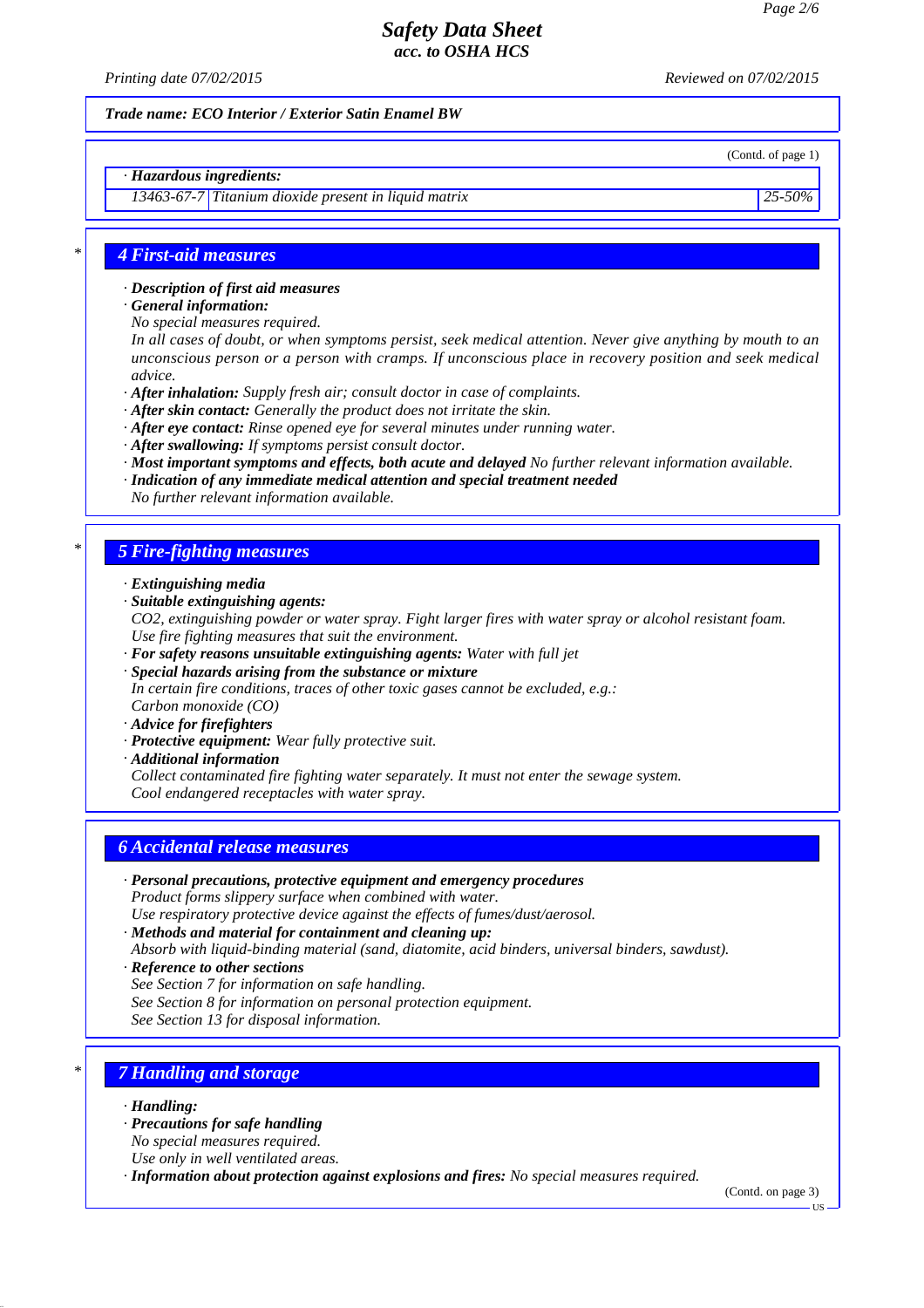*Printing date 07/02/2015 Reviewed on 07/02/2015*

### *Trade name: ECO Interior / Exterior Satin Enamel BW*

(Contd. of page 2)

US

- *· Conditions for safe storage, including any incompatibilities*
- *· Storage:*
- *· Requirements to be met by storerooms and receptacles: Store in a cool location.*
- *· Information about storage in one common storage facility:*
- *Do not store together with oxidizing and acidic materials. · Further information about storage conditions:*
- *Protect from frost. Store in dry conditions.*

### *\* 8 Exposure controls/personal protection*

#### *· Control parameters*

*· Components with limit values that require monitoring at the workplace:*

*The product does not contain any relevant quantities of materials with critical values that have to be monitored at the workplace.*

- *· Exposure controls*
- *· Personal protective equipment:*
- *· General protective and hygienic measures:*
- *The usual precautionary measures for handling chemicals should be followed.*
- *· Protection of hands:*

*Use of nitrile rubber (NBR) gloves or equivalent is recommended. Protective gloves should be inspected before each use to ensure that they are not torn, punctured, or made ineffective in any way. A visual inspection will help detect cuts or tears. Any gloves with impaired protective ability should be discarded and replaced.*

*· Selection and penetration time of glove material:*

*The selection of suitable gloves does not only depend on the material, and their quality varies from manufacturer to manufacturer. As this product is a mixture of several substances, the resistance of the glove material should be checked prior to use. Consult with the manufacturer of the selected gloves on break through time and do not use the selected gloves beyond the break through time.*

*· Eye protection: Use of protective eyewear is recommended.*

# *\* 9 Physical and chemical properties*

| · Information on basic physical and chemical properties            |                                               |                    |
|--------------------------------------------------------------------|-----------------------------------------------|--------------------|
| <b>General Information</b><br>$\cdot$ Appearance:                  |                                               |                    |
| Form:                                                              | Fluid                                         |                    |
| Color:                                                             | According to product specification            |                    |
| $\cdot$ Odor:                                                      | Typical paint odour                           |                    |
| • Odour threshold:                                                 | Not determined.                               |                    |
| $\cdot$ pH-value:                                                  | Not determined.                               |                    |
| $\cdot$ Change in condition<br><i>Melting point/Melting range:</i> | Undetermined.                                 |                    |
| <b>Boiling point/Boiling range:</b>                                | 100 °C (212 °F)                               |                    |
| · Flash point:                                                     | > 100 °C (> 212 °F)                           |                    |
| · Flammability (solid, gaseous):                                   | Not applicable.                               |                    |
| · Ignition temperature:                                            |                                               |                    |
| Decomposition temperature:                                         | Not determined.                               |                    |
| $\cdot$ Auto igniting:                                             | Product is not selfigniting.                  |                    |
| · Danger of explosion:                                             | Product does not present an explosion hazard. |                    |
|                                                                    |                                               | (Contd. on page 4) |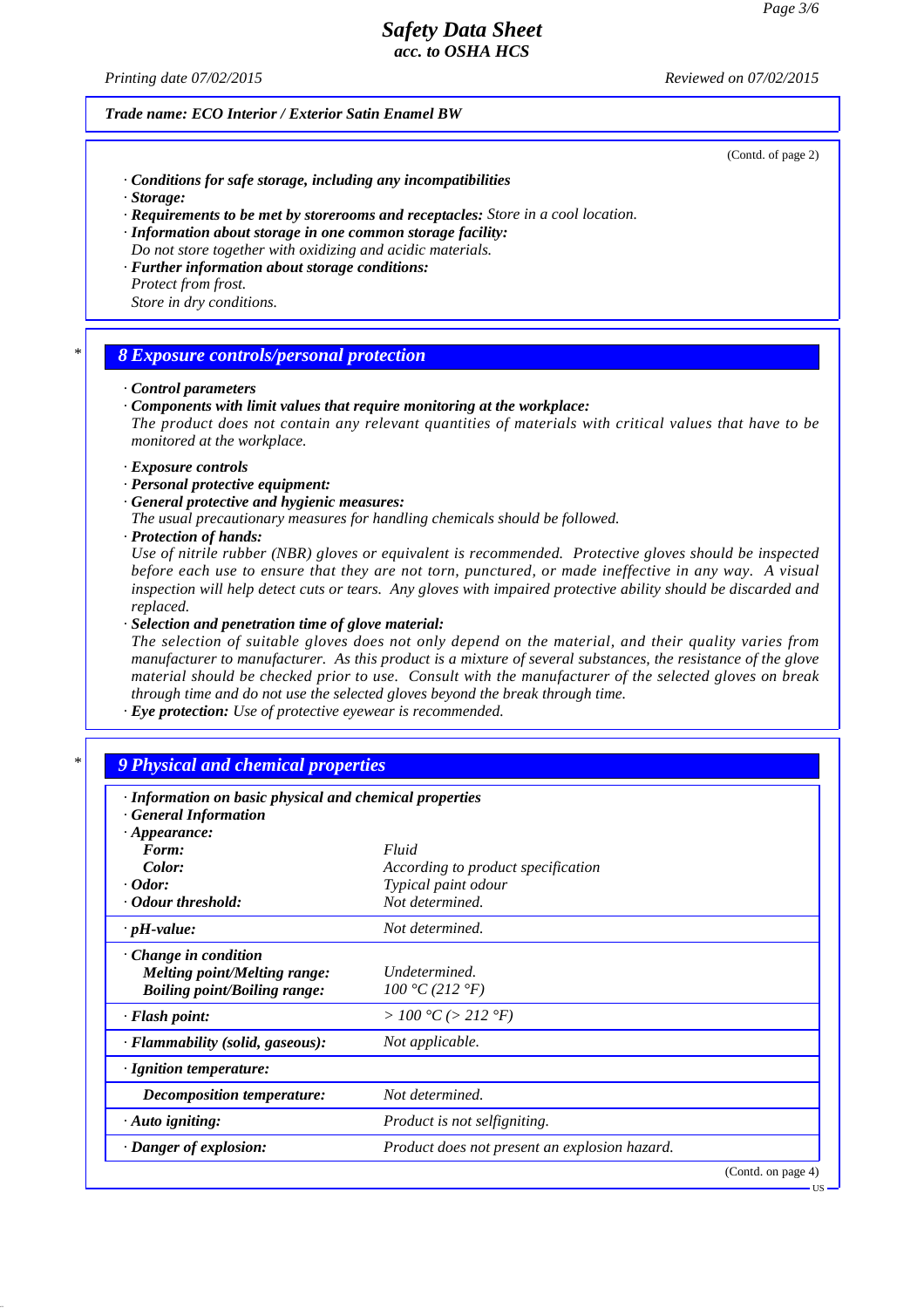*Printing date 07/02/2015 Reviewed on 07/02/2015*

### *Trade name: ECO Interior / Exterior Satin Enamel BW*

|                                                              | (Contd. of page 3)                         |
|--------------------------------------------------------------|--------------------------------------------|
| $\cdot$ Explosion limits:                                    |                                            |
| Lower:                                                       | Not determined.                            |
| <b>Upper:</b>                                                | Not determined.                            |
| $\cdot$ Vapor pressure at 20 °C (68 °F):                     | 23 hPa $(17 \, \text{mm Hg})$              |
| $\cdot$ Density at 20 $\cdot$ C (68 $\cdot$ F):              | $1.29$ g/cm <sup>3</sup> (10.765 lbs/gal)  |
| · Relative density                                           | Not determined.                            |
| · Vapour density                                             | Not determined.                            |
| $\cdot$ Evaporation rate                                     | Not determined.                            |
| $\cdot$ Solubility in / Miscibility with                     |                                            |
| Water:                                                       | Not miscible or difficult to mix.          |
| · Partition coefficient (n-octanol/water): Not determined.   |                                            |
| · Viscosity:                                                 |                                            |
| Dynamic:                                                     | Not determined.                            |
| Kinematic:                                                   | Not determined.                            |
| Viscosity $KU(20 \text{ }^{\circ}C/68 \text{ }^{\circ}F)$    | 120 KU                                     |
| Flow time ISO 6 Cup(23 $\textdegree$ C/73.4 $\textdegree$ F) | >60 s                                      |
| Other information                                            | No further relevant information available. |

### *\* 10 Stability and reactivity*

- *· Reactivity Not reactive*
- *· Chemical stability Stable at room temperature*
- *· Thermal decomposition / conditions to be avoided: No decomposition if used according to specifications.*
- *· Possibility of hazardous reactions No dangerous reactions known.*
- *· Conditions to avoid No further relevant information available.*
- *· Incompatible materials: No further relevant information available.*
- *· Hazardous decomposition products: No dangerous decomposition products known.*

# *\* 11 Toxicological information*

- *· Information on toxicological effects*
- *· Acute toxicity:*
- *· Primary irritant effect:*
- *· on the skin: No irritant effect.*
- *· on the eye: No irritating effect.*
- *· Sensitization: No sensitizing effects known.*
- *· Additional toxicological information:*

*The product is not subject to classification according to internally approved calculation methods for preparations:*

*When used and handled according to specifications, the product does not have any harmful effects according to our experience and the information provided to us.*

#### *· Carcinogenic categories*

*· IARC (International Agency for Research on Cancer)*

*13463-67-7 Titanium dioxide 2B*

*· NTP (National Toxicology Program)*

*None of the ingredients is listed.*

*· OSHA-Ca (Occupational Safety & Health Administration)*

*None of the ingredients is listed.*

(Contd. on page 5)

US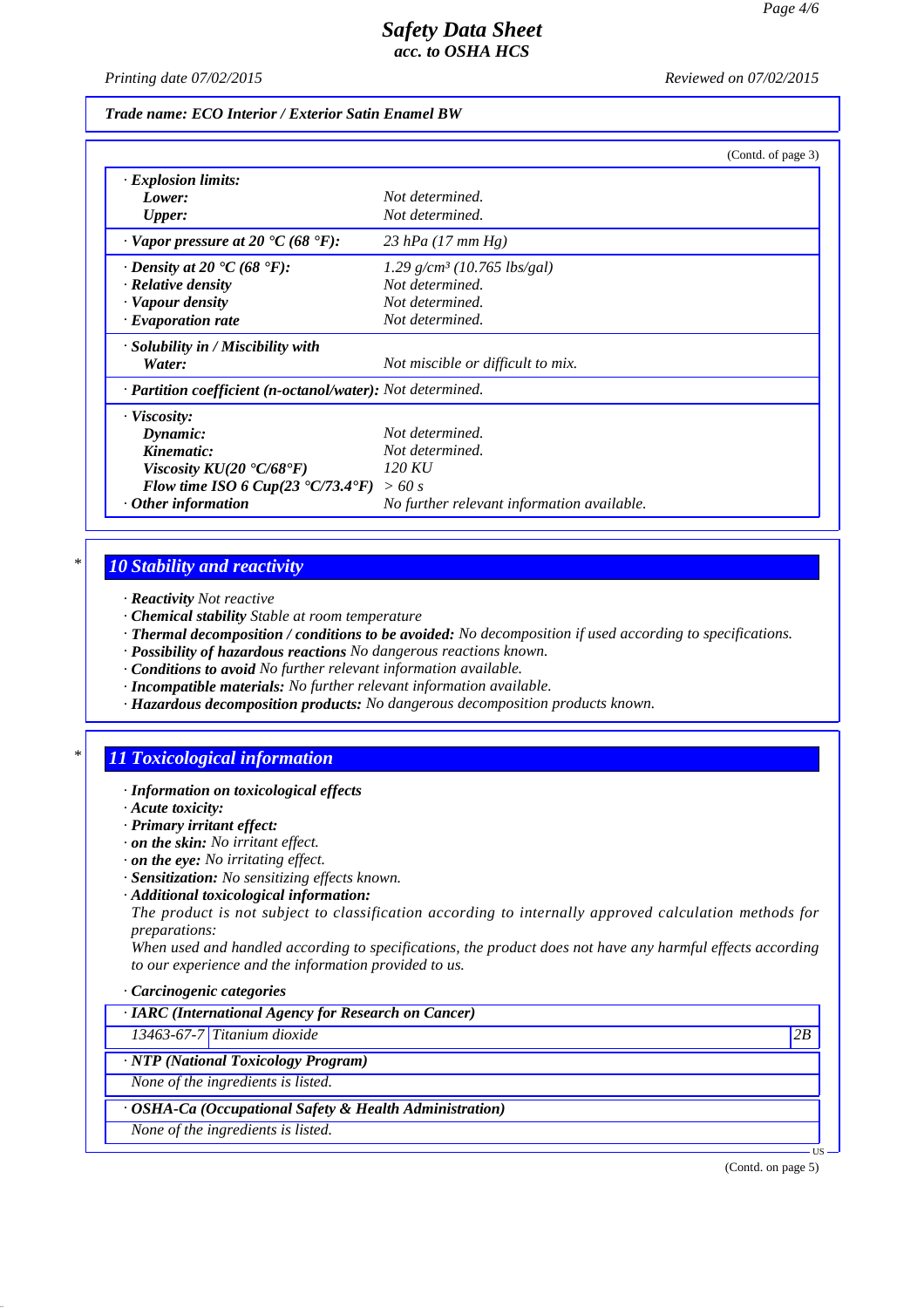*Printing date 07/02/2015 Reviewed on 07/02/2015*

*Trade name: ECO Interior / Exterior Satin Enamel BW*

(Contd. of page 4)

## *\* 12 Ecological information*

*No information available.*

## *\* 13 Disposal considerations*

*Dispose of in accordance with local, state, and national regulations.*

| <b>14 Transport information</b>                                                           |                 |  |
|-------------------------------------------------------------------------------------------|-----------------|--|
| ⋅ UN-Number<br>· DOT, ADN, IMDG, IATA                                                     | not regulated   |  |
| $\cdot$ UN proper shipping name<br>· DOT, ADN, IMDG, IATA                                 | not regulated   |  |
| $\cdot$ Transport hazard class(es)                                                        |                 |  |
| · DOT, ADN, IMDG, IATA                                                                    |                 |  |
| · Class                                                                                   | not regulated   |  |
| · Packing group<br>· DOT, IMDG, IATA                                                      | not regulated   |  |
| · Environmental hazards:                                                                  |                 |  |
| $\cdot$ Marine pollutant:                                                                 | N <sub>O</sub>  |  |
| $\cdot$ Special precautions for user                                                      | Not applicable. |  |
| $\cdot$ Transport in bulk according to Annex II of<br><b>MARPOL73/78 and the IBC Code</b> | Not applicable. |  |

# *\* 15 Regulatory information*

*· Safety, health and environmental regulations/legislation specific for the substance or mixture · Sara*

*· Section 355 (extremely hazardous substances):*

*None of the ingredients is listed.*

*· Section 313 (Specific toxic chemical listings):*

*Some ingredients are listed, consult supplier.*

*· TSCA (Toxic Substances Control Act):*

*All ingredients are listed.*

*· Proposition 65*

*· Chemicals known to cause cancer:*

*Titanium dioxide, airborne, unbound particles of respirable size.*

### *\* 16 Other information*

*This information describes exclusively the safety requirements of the mentioned product and is based on our present knowledge. The information is intended to give you advice about safe handling during i.e. storage, processing, transport and disposal. However, this shall not constitute a guarantee for any specific product features and shall not establish a legally valid contractual relationship.*

*Exclusive U.S. Importer: Fine Paints of Europe, Inc. Woodstock, VT. Manufactured by Wijzonol Bouwverven International B.V. in Zwolle, Netherlands.*

(Contd. on page 6)

**TIS**